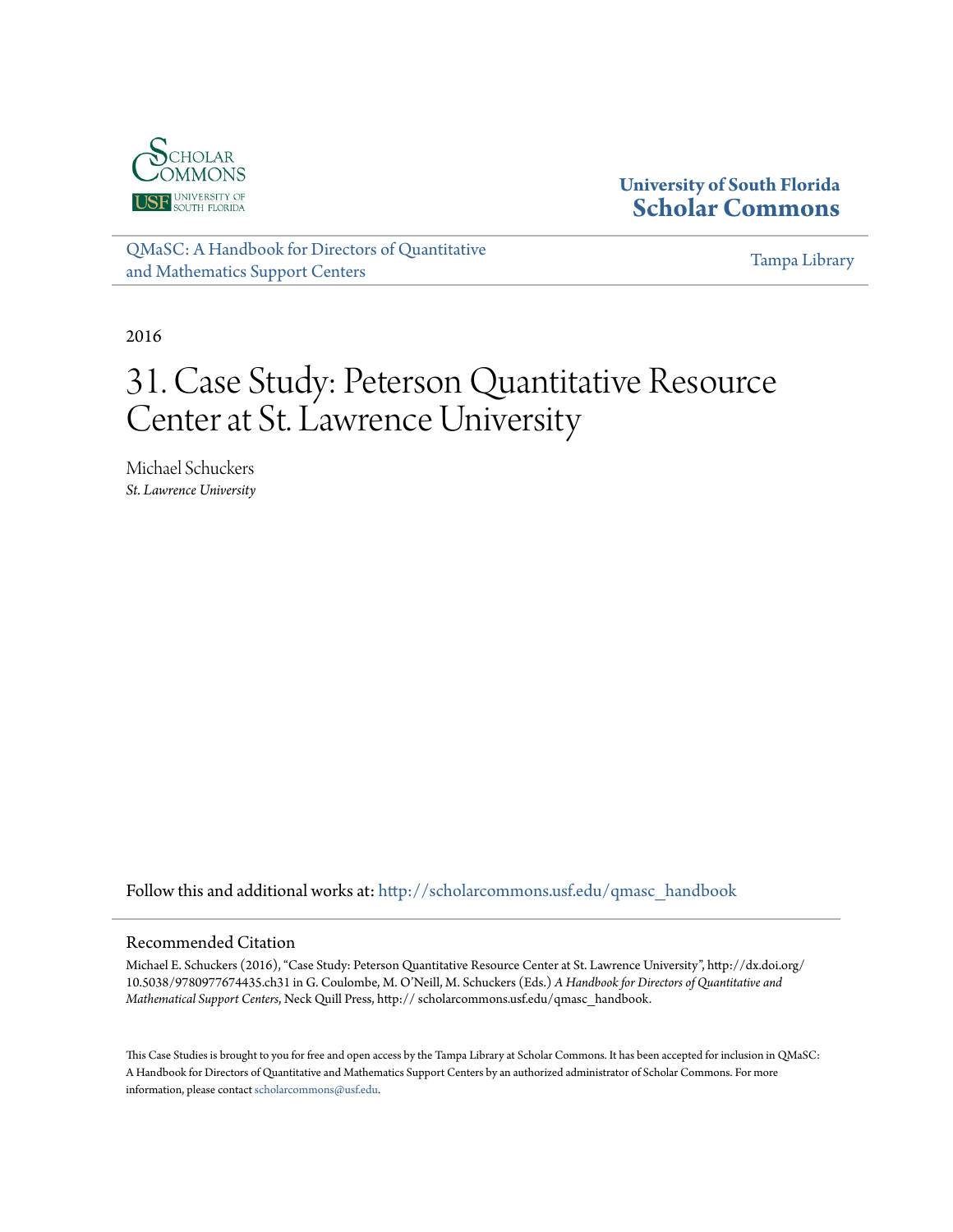## Case Study: Peterson Quantitative Resource Center at St. Lawrence University

 c Michael E. Schuckers, St. Lawrence University

#### 1 Introduction

The Peterson Quantitative Resource Center (PQRC) at St. Lawrence University (SLU) was founded as the Quantitative Resource Center in August of 2007. SLU is a liberal arts college in Canton, New York with approximately 2400 students. The mission of the QRC has been to "facilitate, encourage, and develop quantitative reasoning, skills, and applications for the St. Lawrence University Community." As a consequence of this mission, the PQRC supports a variety of quantitative courses and initiatives across campus, not just mathematical ones. This wide net of campus support is intentional and is one that is meant to make our services and our programs broadly appealing.

A plan for a QMaSC at SLU had been in existence for many years prior to the founding of the PQRC; however, in those times when funds were available for the center, no appropriate space was attainable. In 2007, a new science building, the Johnson Hall of Science, housing the Biology, Neuroscience, Chemistry and Biochemistry programs, was completed. As a result, space was available for a QMaSC center in Bewkes Hall, a neighboring building where the Biology Department had previously been located. In 2008, the then QRC moved into a renovated space that was made

Suggested Citation: Michael E. Schuckers (2016), "Case Study: Peterson Quantitative Resource Center at St. Lawrence University", <http://dx.doi.org/10.5038/9780977674435.ch31> in G. Coulombe, M. O'Neill, M. Schuckers (Eds.) A Handbook for Directors of Quantitative and Mathematical Support Centers, Neck Quill Press, [http://](http://scholarcommons.usf.edu/qmasc_handbook) [scholarcommons.usf.edu/qmasc\\_handbook](http://scholarcommons.usf.edu/qmasc_handbook).

This material is based upon work supported, in part, by the National Science Foundation under Grant DUE-1255945. Any opinions, findings, and conclusions or recommendations expressed in this material are those of the author(s) and do not necessarily reflect the views of the National Science Foundation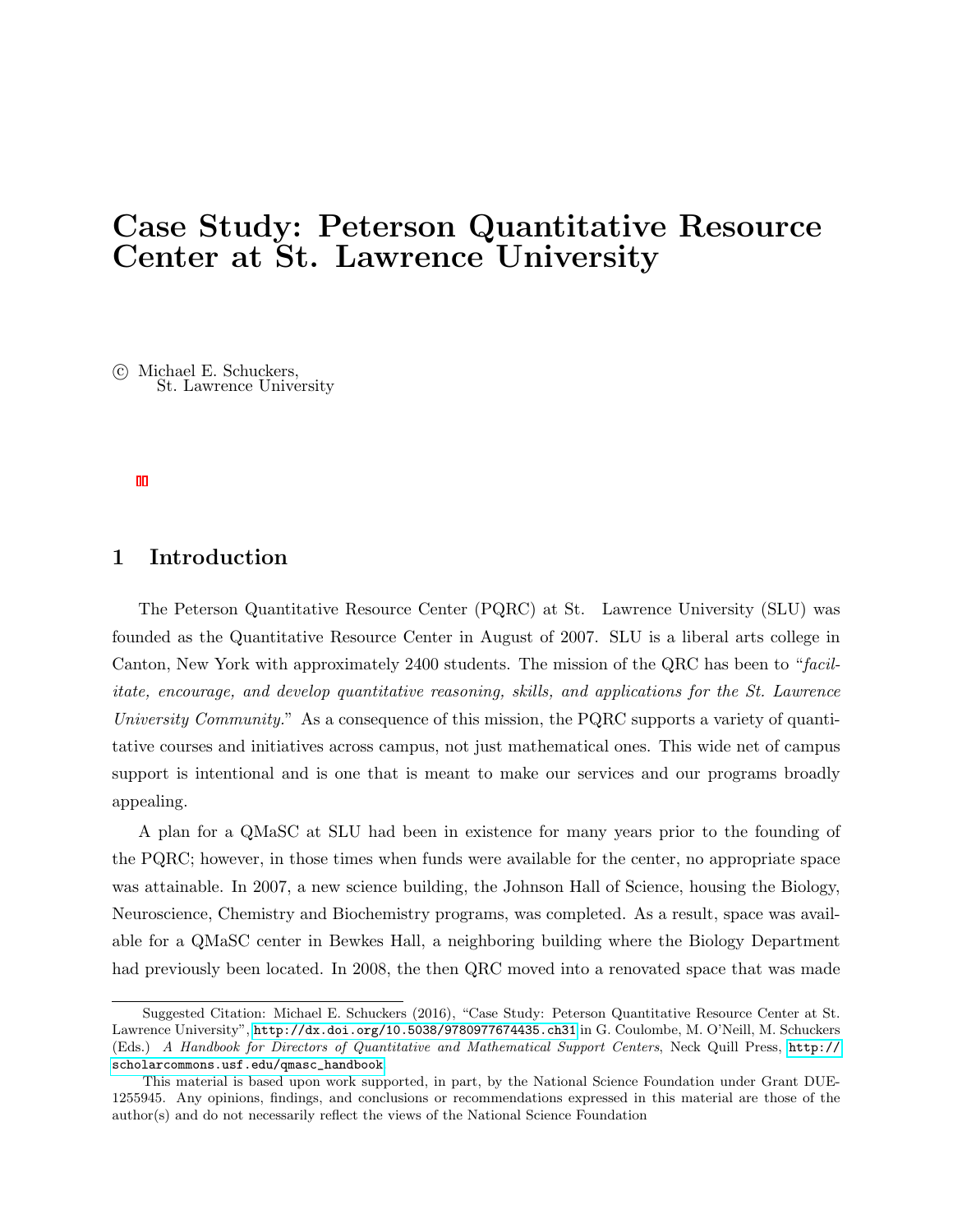possible by a generous donation from Martie and Gregg Peterson. The PQRC was renamed for them in 2012 on the occasion of Martie's 50th class reunion.

The PQRC is currently located in Valentine Hall, which is the primary classroom building for the sciences at St. Lawrence University. The exact location is at the corner of two highly trafficked hallways, outside of the Mathematics, Computer Science and Statistics Department office, and is a very visible location for that part of campus. The PQRC has approximately 2500 sq. ft of space, which is divided into several parts. The main space is an open room of approximately 1500 sq. ft that has movable furniture that can be arranged into tables or spread apart for a seminar. Just off the main space we have a small library where we try to keep reference materials as well as copies of textbooks for more popular courses. There is an office for the assistant director and two group study spaces off of the main room. Outside the entrance to the PQRC there is a lounge that has a couch, two love seats and several work tables. This lounge was intentionally designed to be a welcoming and casual entrance to the PQRC and has proved to be very popular. Finally, there is a seminar room that seats up to 12 that the PQRC shares with the Department of Mathematics, Computer Science, and Statistics. The department has scheduling priority during the day, and the PQRC has scheduling priority in the evenings.

St. Lawrence University is a private, liberal arts college in northern New York. We have a strong Department of Mathematics, Computer Science, and Statistics which regularly produces 40 to 50 majors per year with approximately the same number of minors. That said, we are part of a campus that has a long tradition of the liberal arts taken very broadly. Until recently, St. Lawrence did not have a quantitative graduation requirement, but instead had a mathematics or foreign language requirement. An impetus for the creation of the PQRC was a finding that graduating seniors at St. Lawrence felt less confident in their quantitative reasoning skills relative to when they started. In this environment, we began the work of the PQRC by taking a broad approach to quantitative matters. We emphasized and encouraged these topics in a variety of ways. One example of this early in the life of the PQRC was the distribution to SLU faculty of books with quantitative content, but with that content not being the main focus. Among these books were Andrew Gelman's Red State, Blue State, Rich State, Poor State and Edward Tufte's Visual and Statistical Thinking: Displays of Evidence for Making Decisions. Faculty who received these books were asked to come to a small group discussion of the books, led by another non-PQRC affiliated faculty member. We have also for several years now had a graphic feature called "On Q" in the weekly student newspaper that covers some topic of relevance from a quantitative viewpoint. For example, one of these was a bar chart showing the ten most popular candies at Halloween. The point of these features is to give examples of uses of quantitative material that is informative and appropriate.

In 2012, the Faculty of St. Lawrence passed a quantitative and logical reasoning requirement as part of a new set of general education requirements. This change will impact the role of the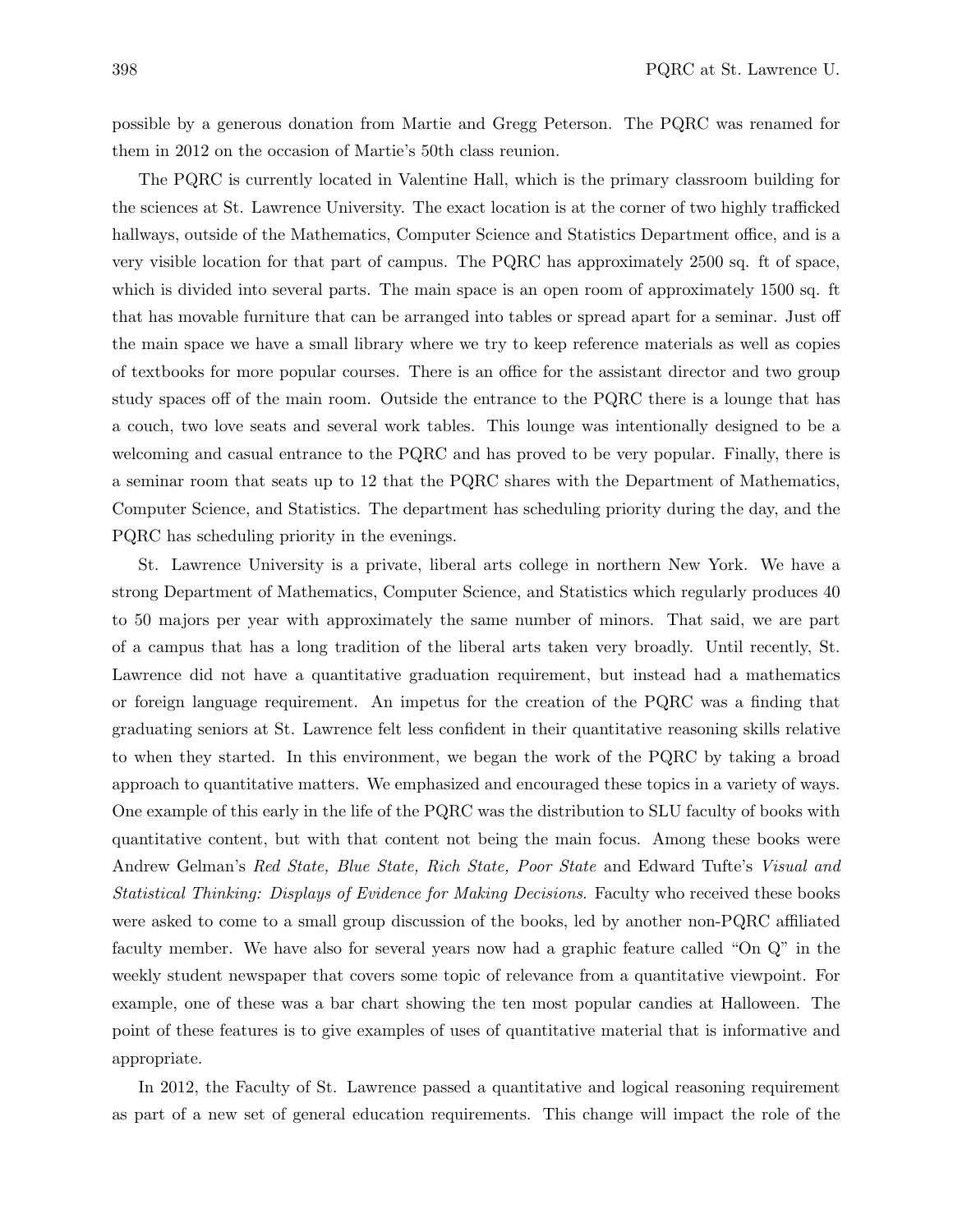PQRC on campus and we have begun planning for this new environment.

#### 2 Center organization and services

The PQRC at St. Lawrence is a peer-led drop-in tutoring center. The staff is composed of between 20 and 25 undergraduate students, a director, and an assistant director. The Director has been a faculty member from the Mathematics, Computer Science, and Statistics Department who receives a course reduction each semester for their role at the center. The usual faculty teaching load is three courses per semester. The author of this chapter has been the only director since the founding of the PQRC. The work of the director is to oversee the staff, set the direction for the center, and interact with faculty and administration. The director reports to the Dean of Academic Affairs. The PQRC also has an advisory board of faculty and staff that meets at the end of the semester and gets a report from the director regarding accomplishments over the course of the semester. The original advisory board was quite large with representation from nearly every department or program with quantitative content. This was done to create awareness and support for the center. Recently, though, the board has shifted into a smaller group to assist the director in transitioning to the new general education requirements.

The Assistant Director is a graduate student in the Education department at SLU who reports to the director. The Education Department at SLU is the only department to offer graduate degrees and certifications. The assistant director is paid hourly and gets a tuition remission for six courses per academic year. The expectation is that this individual will work approximately 15 to 20 hours per week in the PQRC during the academic year. Summer duties vary depending upon need. The role of the assistant director is to help manage the center primarily through coordination of the day-to-day operations of the center, which includes tasks of staff scheduling and payroll. Both the director and the assistant director take active roles in the training and hiring of our staff.

The staff of undergraduate mentors has as their primary duty the one-on-one mentoring of drop-in students. Mentors report to both the assistant director and the director. The mentors have a variety of backgrounds, but they must have both quantitative and communication skills. Since the PQRC supports not just math, computer science, and statistics courses, but also economics, biology, and psychology courses, among others, we need a staff that has a range of backgrounds. In addition to their work as mentors, we also have our staff run many of the workshops that we lead. In the past, these workshops have covered topics such as trigonometry, logarithms, LaTeX, designing a poster, Excel, and the quantitative reasoning section of the GRE. Our general model for these workshops is to have the first couple of versions designed and run by the director and/or the assistant director. Beginning with the second or third iteration, we include mentors in the process and have them involved in developing materials and running the workshops. We then transition the workshops to be run as much as possible by the mentors. Some care and judgment are necessary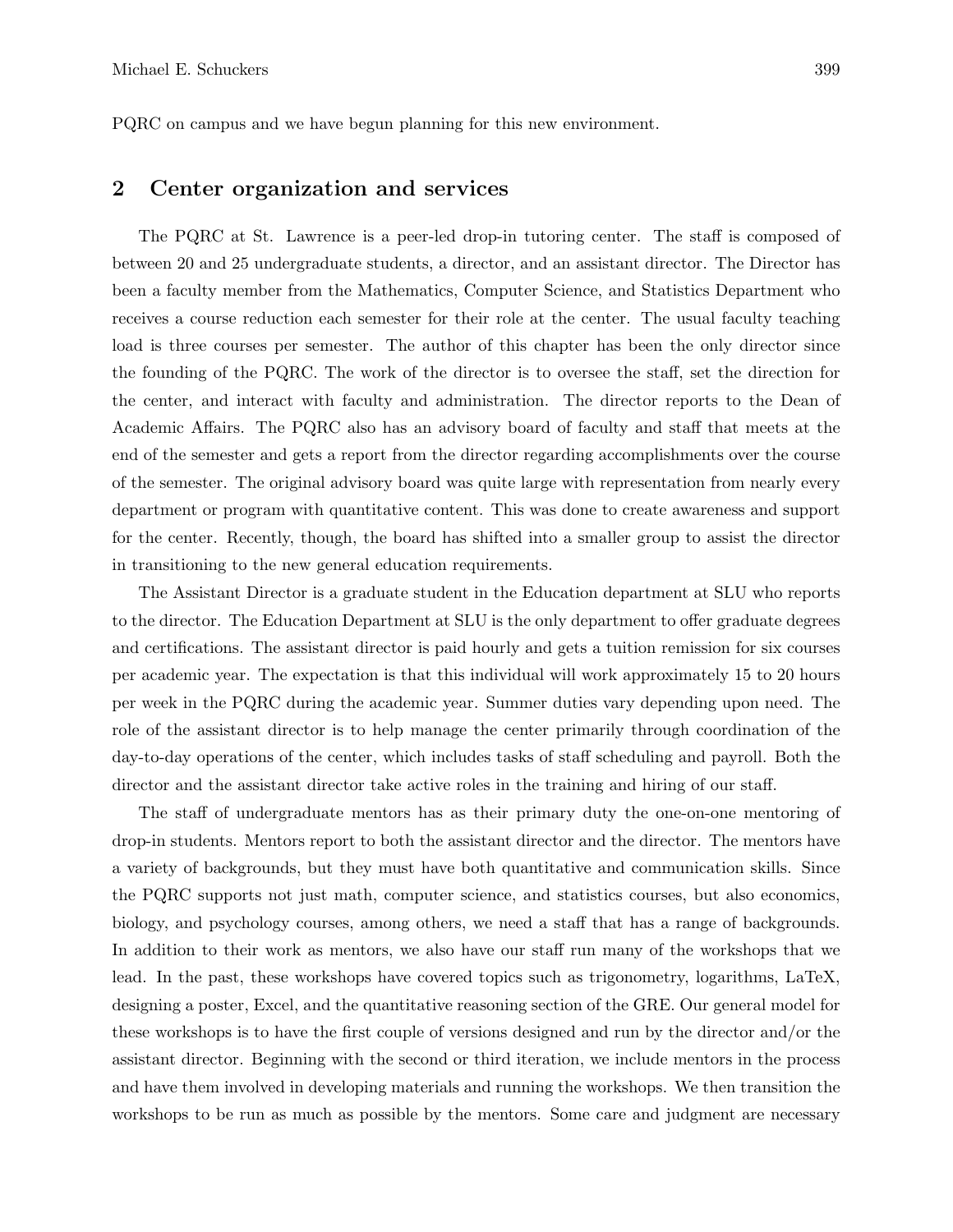in organizing mentor-led workshops, as some of our more formal faculty members prefer not to have students lead their classes; however, there are several benefits to having the mentors run these workshops. Foremost among these benefits is the experience the mentors gain from the planning and execution of the workshops.

#### 3 Staffing, Hiring and Training

The staff for the PQRC, as mentioned in the previous section, consists of about twenty-five undergraduates, an assistant director, and a director. The assistant director's position is normally for two years, though in one exceptional case it was extended to three years. As noted above, there has been only one director for the PQRC since its founding. The PQRC mentors, who comprise the rest of the staff, are usually hired, and remain at the PQRC until they graduate. The PQRC is generally open from 10 am to 11 pm on Monday through Thursday, from 10 am to 3 pm on Friday and from 2 pm to 11 pm on Sundays. We ensure that there are never fewer than two mentors working at a given time. The number of mentors on staff varies with mentee attendance but generally there is a period in the evening when four or five mentors are on staff with a ramp up and ramp down period of fewer mentors working around those busiest hours. We have an electronic sign-in protocol, so that we are able to track when students come into the center. Initial staff scheduling decisions are done at the first staff meeting at the beginning of the semester, based upon sign-in traffic data from previous semesters. At that same meeting we set the weekly semester schedule, so that each mentor has the exact same hours every week during the semester. This has two benefits. First, mentors have a consistent schedule that is built around their classes and activities, and second, mentees who find a particular mentor to be helpful know when they can find these mentors again. When mentors have an exam or practice which conflicts with their schedules, we have a listserv that allows mentors to communicate the need for someone to cover a given shift. We also use this listserv for sharing of general center information. Mentors are expected to check their email regularly for updates.

Hiring for PQRC mentors is typically done every spring semester for the following year. Occasionally it is necessary to also hire in the fall semester for the spring semester. Before each hiring process begins, we do an internal assessment of the number and types of students that we will need. If necessary, we will try to recruit applications for specific areas, such as psychology, economics, or computer science, where we may need additional coverage. Our process for hiring is to ask applicants to submit a form (located in appendix of chapter), along with a copy of their unofficial transcript. After these applications have been submitted, we review each of them, solicit reference from relevant faculty and match qualifications with needs. We then interview a subset of these applicants. Our interview process is 30 minutes long and consists of two parts. In the first part, the candidate meets with the assistant director, the director, or both to discuss his or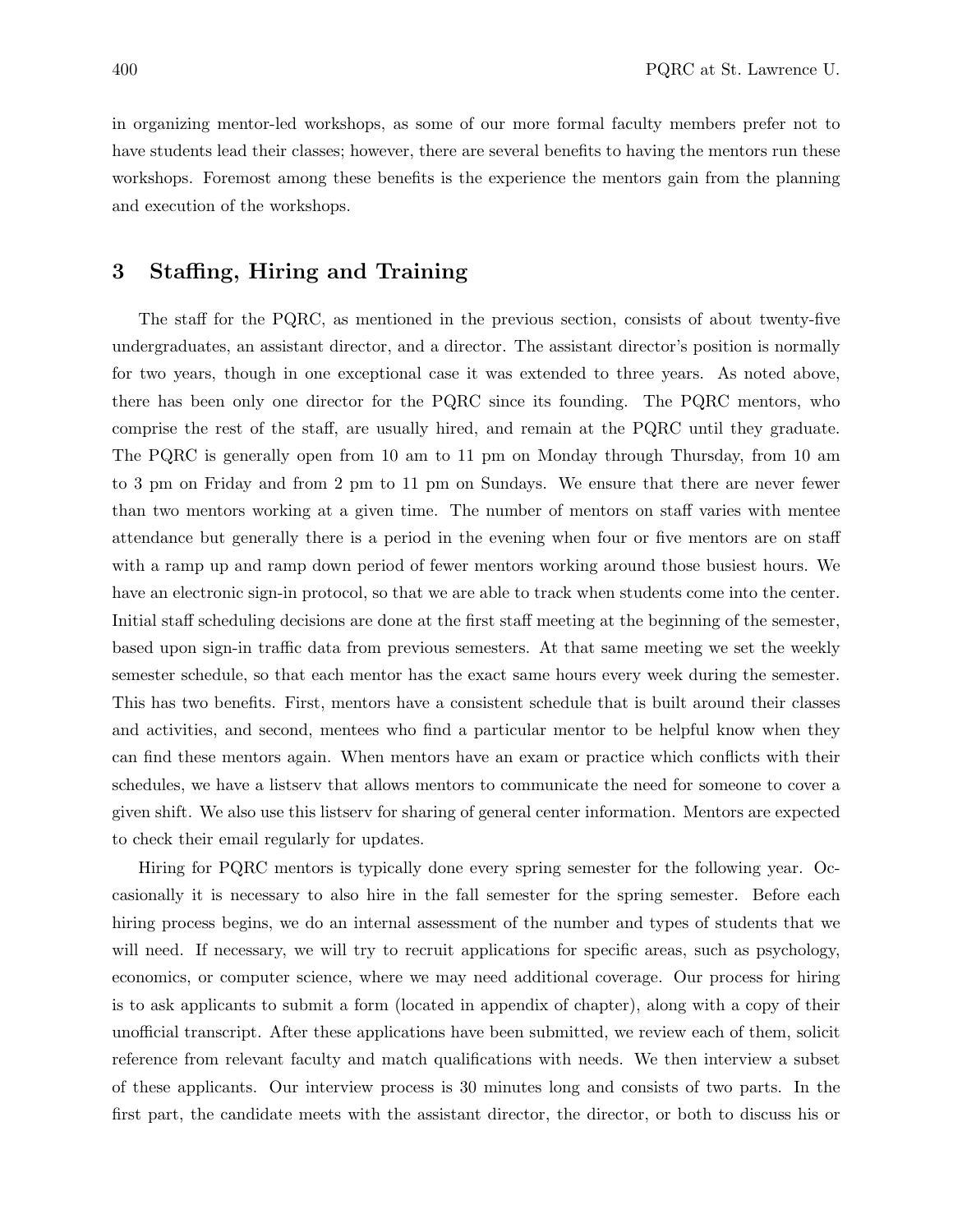her background, interest in the PQRC, and any questions about the position. In the other half of the interview, candidates meet with two to four current mentors and are presented with a simple topic from a course they have previously taken, usually Calculus I or Statistics. They are asked to explain a problem as they would to someone taking that class. Also, in this half of the interview candidates have an opportunity to ask mentors about the work environment at the PQRC. Once all the candidates have been interviewed, all of the interviewers convene to discuss each candidate and to rank the candidates. This ranking is tentative, and further discussion usually takes place between the director and assistant director before final offers are made.

Hiring for the assistant director follows a roughly similar process. Once the approval to hire is given by our human resources department, applications are taken and reviewed by a committee. In this case, the committee is usually comprised of the director, the chair of the Mathematics, Computer Science and Statistics Department, two or three other quantitative faculty members, and two PQRC mentors. Once qualified candidates have been interviewed by each member of the committee, a decision is made, and the candidate is offered the position. This protocol much more closely matches a faculty search at SLU.

Initial training of mentors is done at the beginning of their first semester at the PQRC. Typically we have two training sessions. The first covers the basic rules and expectations of working at SLU and of working at the PQRC including PQRC disciplinary policies. We have created a 20-page manual of rules and procedures for our mentors. We give them a copy of this manual and cover the topics in that manual during the first session. The second session deals with how to have a good mentoring session with a student. We talk about creative ways to engage students and how to solve problems that may arise. One of the highlights of the second session is a panel that we create of current experienced mentors. The director and assistant director lead the first part of the panel discussion, and then there is a closed door session without administrators, where new mentors can ask experienced mentors about working at the PQRC. The second session also has a bit of role playing to practice some circumstances that arise commonly while working. Each of these sessions lasts approximately 2.5 hours.

Further training is done at our bi-weekly, with candy – Take  $5^{TM}$  is the official candy of the PQRC — staff meeting which have traditionally been held on Sunday evenings. These all-hands-on meetings are nominally required and typically last about 40 minutes. Students are paid for their attendance at these meetings. During this time we cover incidents that have occurred since the last meeting and do additional training on professionalism in the workplace or ways to engage with different learning styles, for example. We also view these meetings as opportunities for team building. We have intentionally placed a good deal of emphasis on building our staff into a cohesive unit, since we feel that the more comfortable our staff is with each other, the more inviting the PQRC will feel. To that end we also have a social committee of mentors who schedule events for mentors such as a barbeque, a bowling night, or a formal.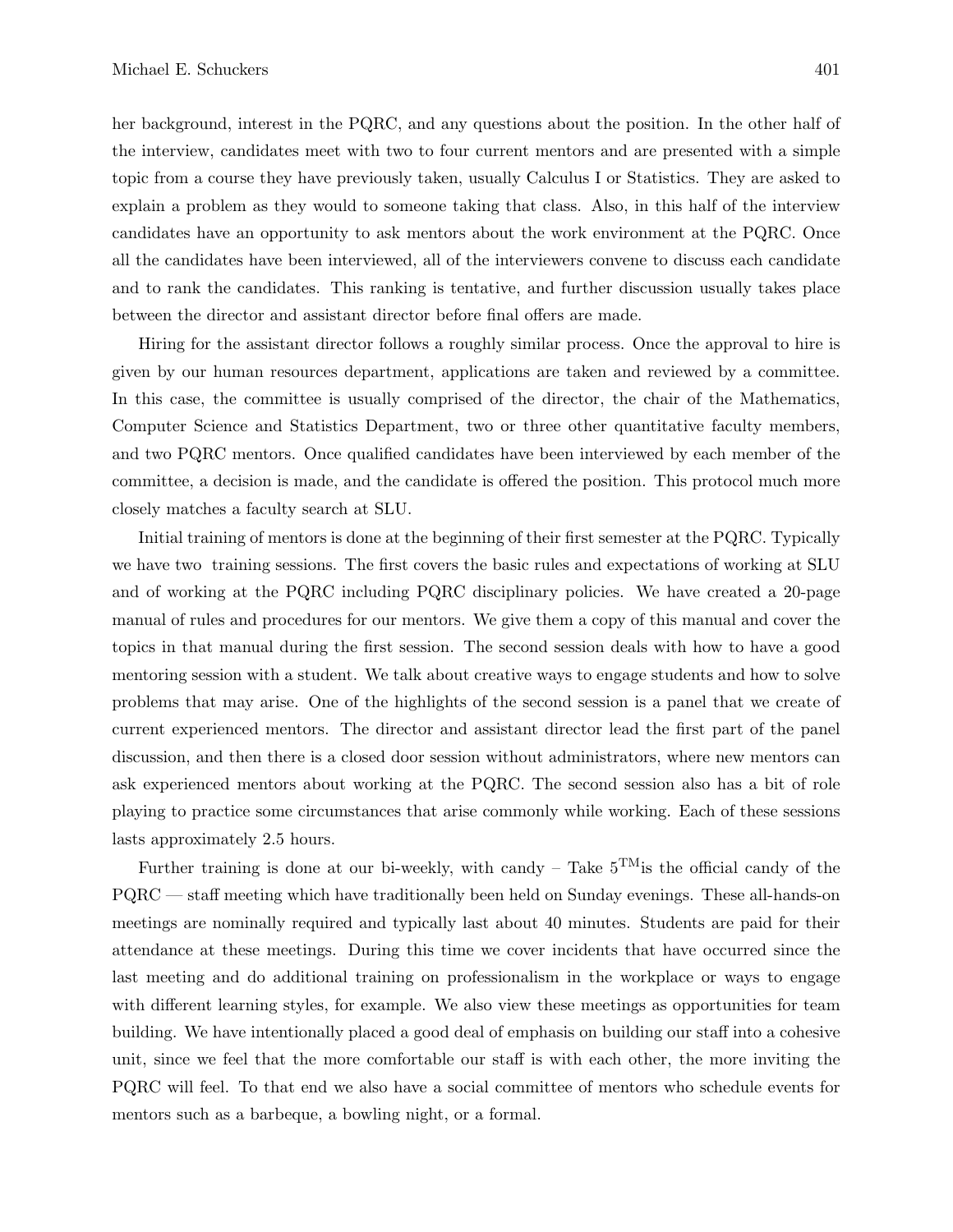#### 4 Community Interactions

As our mission states, we consider our community to be the entire St. Lawrence Community. Certainly our primary focus has been and will continue to be the support of academic work at St. Lawrence University. To that end, we interact extensively with faculty who are teaching quantitative courses at St. Lawrence. This interaction takes several different forms. At the beginning of each year we interact with faculty in biology, chemistry, and physics as we run refreshers for some high school mathematics topics. Upon the request of some faculty, we set our schedule to have certain mentors available at certain times so that there is support for their courses at appropriate moments, such as within the evening hours before weekly quizzes. We have made classroom visits to discuss data visualization and to introduce Excel. Some faculty leave copies of solutions to homework or assignments with us, and we add them to our library. We also have longer-running interactions with courses that take place over the course of the semester which involve multiple visits to classes or specific workshops. As the director, I also consult with faculty on their courses. One of the benefits – and there are drawbacks, too — to having a faculty member as a director is that faculty consider you a peer and are willing, in most cases, to consider your opinion.

The director of the PQRC is also a member of a group at SLU called 'Critical Literacies' which includes the director of the writing center, the director of the arts technology center, and the head of the science library, among others. Much of the people in this group are involved, to one degree or another, in academic support; in some ways it is a support group for academic support. The bi-weekly meetings are chaired by the Dean of Academic Affairs. These meetings often focus on ways to ensure that students and faculty are getting the support to carry out their roles on campus.

At a couple of times over the course of the PQRC we have helped local community organizations with quantitative matters. We have helped a local bank analyze patterns of traffic at their different branches and we have assisted a local center for at-risk youth to analyze a survey of their clientele. We view our participation in these projects as being a good citizen in our community. There are probably more such projects that we could be doing, but we do not currently have the time or resources to make them a reality.

#### 5 Assessment at the PQRC

Assessment at the PQRC takes a couple of forms. First, we measure the number of drop-in visits we receive each semester; we view this as one important measure of what we do. When students sign in, we acquire some information about them and about why they are visiting the PQRC on this particular occasion. The PQRC now has approximately 3300 student drop-in visits per year. Second, there is the assessment of how our mentors perform. After each visit, mentees are encouraged to complete an online evaluation of their experience. They are asked to rate the quality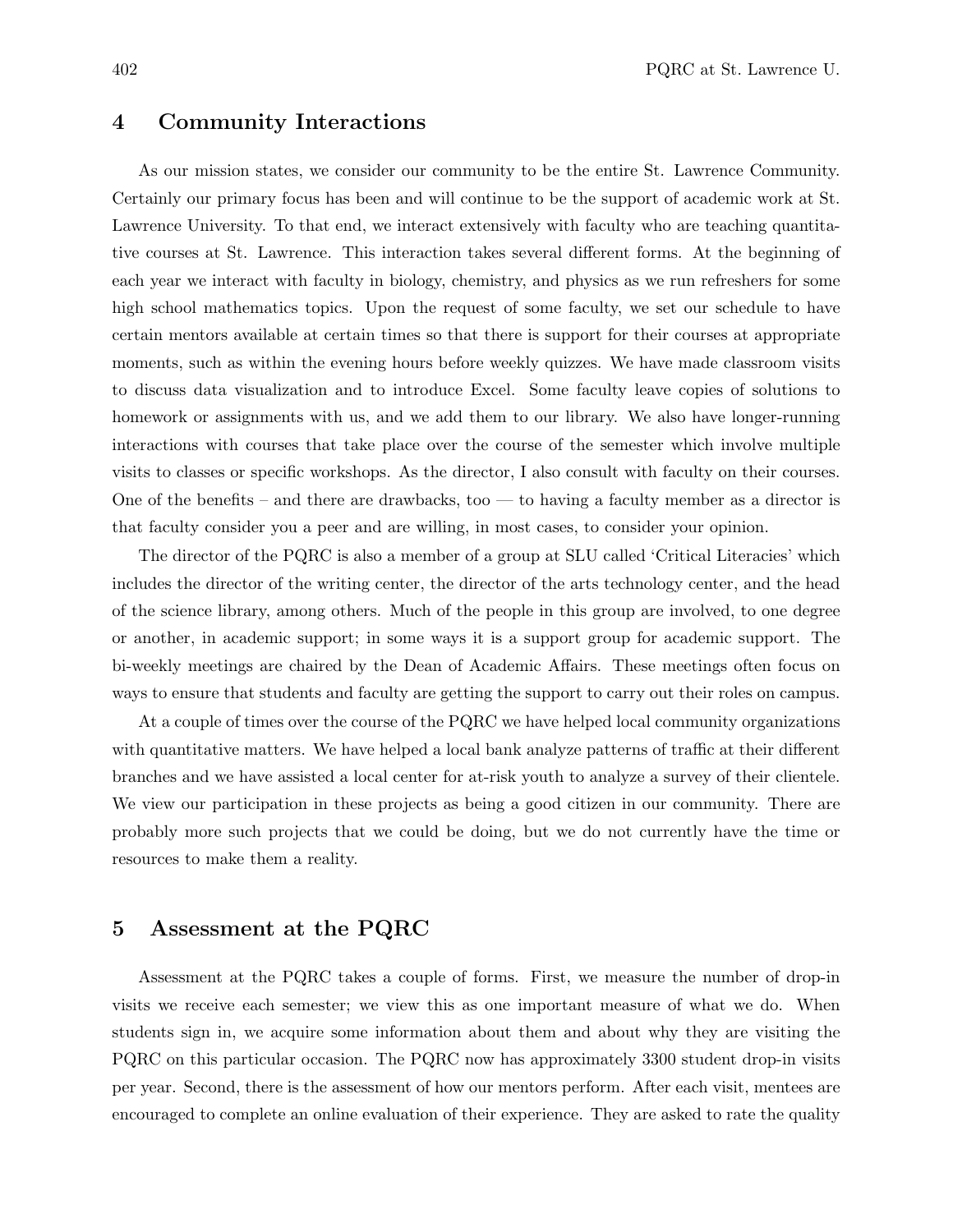of the mentor, and the quality of the session, and they have the opportunity to give comments. The ratings are on a one to five scale with five being the highest rating. Our form for mentor evaluation can be found at: <http://web.stlawu.edu/qrcint/evaluation.php>. Over the past couple of years our average ratings have been about 4.8 for both mentors and session quality; however, we only get about 15% of students who sign in to complete an evaluation of their session. In many cases, this is due to mentees coming in only to use our resources, specifically the books in our small library, or because they were in a hurry to leave. There is some self-selection bias in our summaries, since those who do not complete the form are potentially not as satisfied with their experience at the PQRC as those that do. One area on which we need to improve is in evaluating this aspect of our operation. Third, we are assessed by our advisory board of faculty and staff. Twice a year, at the end of each semester, the director covers the goals for the upcoming semester, presents a summary of activities for the current semester and gets feedback on the performance of the PQRC from this board. This is the only form of external assessment that the PQRC has had.

It is worth noting here that with the implementation of the new general education requirement at St. Lawrence, we have convened a new advisory board of six faculty members to consider the future of the PQRC and its role on campus. The previous board had one member from each department that had some quantitative content as well as representatives from Information Technology and our Rhetoric and Communication Initiative. To facilitate the work of this new advisory board, we wrote a three page memo describing the current work of the PQRC and asked this group to consider the following questions:

- 1. What should be the mission of the PQRC for the next 5 to 10 years?
- 2. What should be the specific objectives of the PQRC over that time period?
- 3. What changes, if any, would you recommend to the structure of the PQRC in order to fulfill the mission and to achieve the objectives outlined in 1) and 2)?
- 4. What specific methods should the PQRC leadership undertake to fulfill the mission and to achieve the objectives outlined in 1) and 2)?

We hope that the answers to these questions will provide a basis and direction for leading the PQRC for the foreseeable future.

#### 6 Acknowledgements

I would like to thank Martie and Gregg Peterson for their generosity which has allowed the PQRC to prosper. I also wish to acknowledge the tremendous Assistant Directors that the PQRC has had since 2007. These are (reverse chronologically): Kerrin Ehrensbeck, McKayla Nuffer, Alli Morrow, and Tim Morse. They have been immeasurably helpful in the success of the PQRC. I am lucky to have worked with such wonderful people and luckier to call them friends.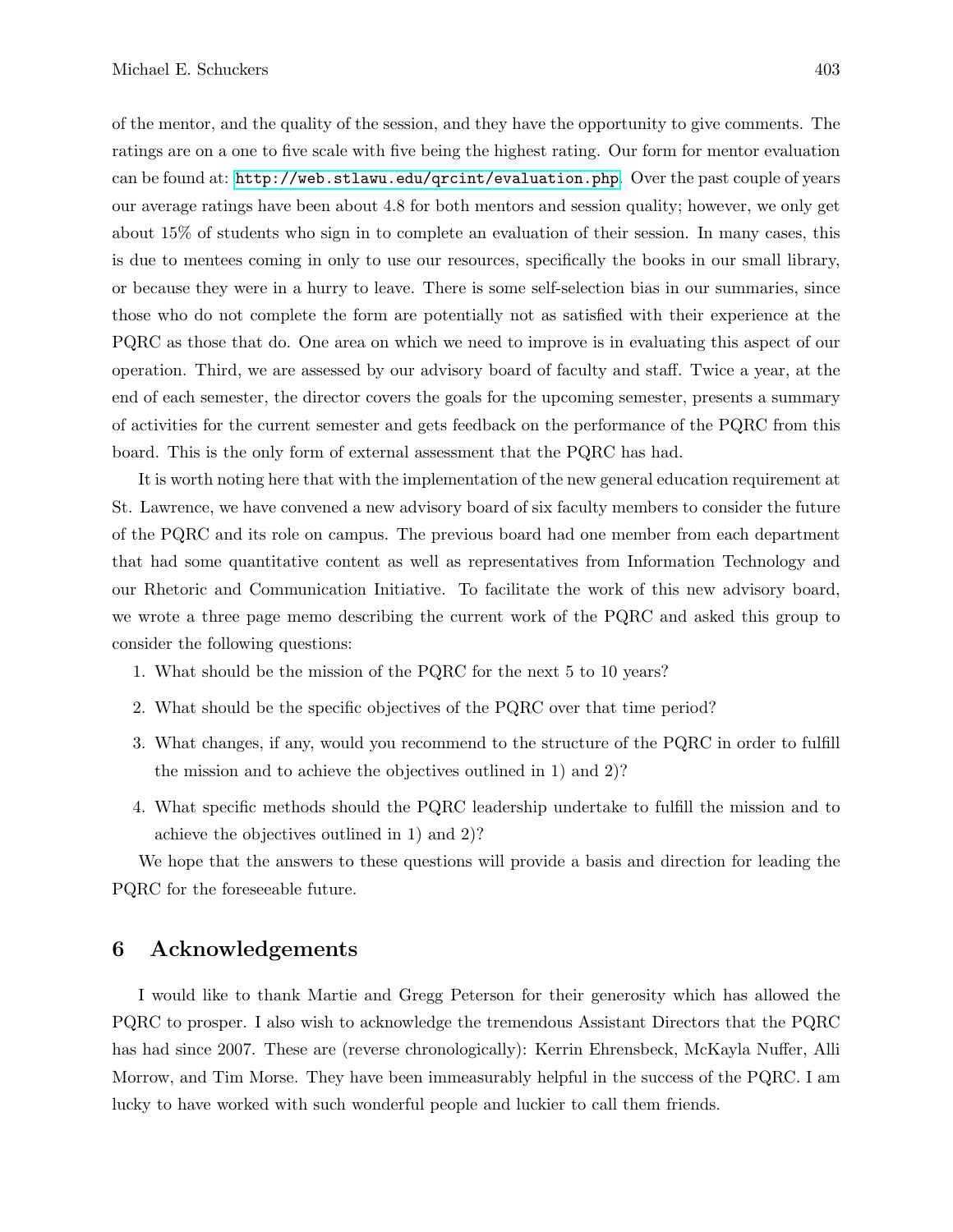### 7 Appendix: PQRC Mentor Application Form

PQRC Mentor Job Description: PQRC mentors work with students to develop their quantitative skills (usually in the context of a particular quantitative course). Additionally, mentors will occasionally be involved in workshops, presentations, research, and community outreach. The characteristics that we are looking for in our mentors include a strong quantitative background (math major not required), good communication skills, patience, enthusiasm, and the ability to work well in a dynamic group situation. Mentors will be expected to work a minimum of 5 hours per week at the PQRC as well as attend bi-weekly staff meetings.

| Name                | Class          | CMR# |
|---------------------|----------------|------|
| Email               | Cell Phone $#$ |      |
| Major(s)/Minor(s)   |                |      |
| $\text{Advisor}(s)$ |                |      |

1) Quantitative Course History Please include all relevant quantitative courses (math, statistics, computer science, economics, psychology, physics, biology, chemistry, geology) AND attach an unofficial copy of your SLU transcript. Please include courses in which you are currently enrolled.

| Dept. | $\frac{1}{2}$ Course# | Professor | Semester | Year | <b>Final Grade</b> |
|-------|-----------------------|-----------|----------|------|--------------------|
|       |                       |           |          |      |                    |
|       |                       |           |          |      |                    |
|       |                       |           |          |      |                    |
|       |                       |           |          |      |                    |
|       |                       |           |          |      |                    |
|       |                       |           |          |      |                    |
|       |                       |           |          |      |                    |
|       |                       |           |          |      |                    |
|       |                       |           |          |      |                    |
|       |                       |           |          |      |                    |
|       |                       |           |          |      |                    |
|       |                       |           |          |      |                    |
|       |                       |           |          |      |                    |
|       |                       |           |          |      |                    |
|       |                       |           |          |      |                    |
|       |                       |           |          |      |                    |
|       |                       |           |          |      |                    |
|       |                       |           |          |      |                    |
|       |                       |           |          |      |                    |
|       |                       |           |          |      |                    |
|       |                       |           |          |      |                    |
|       |                       |           |          |      |                    |

Continued on back